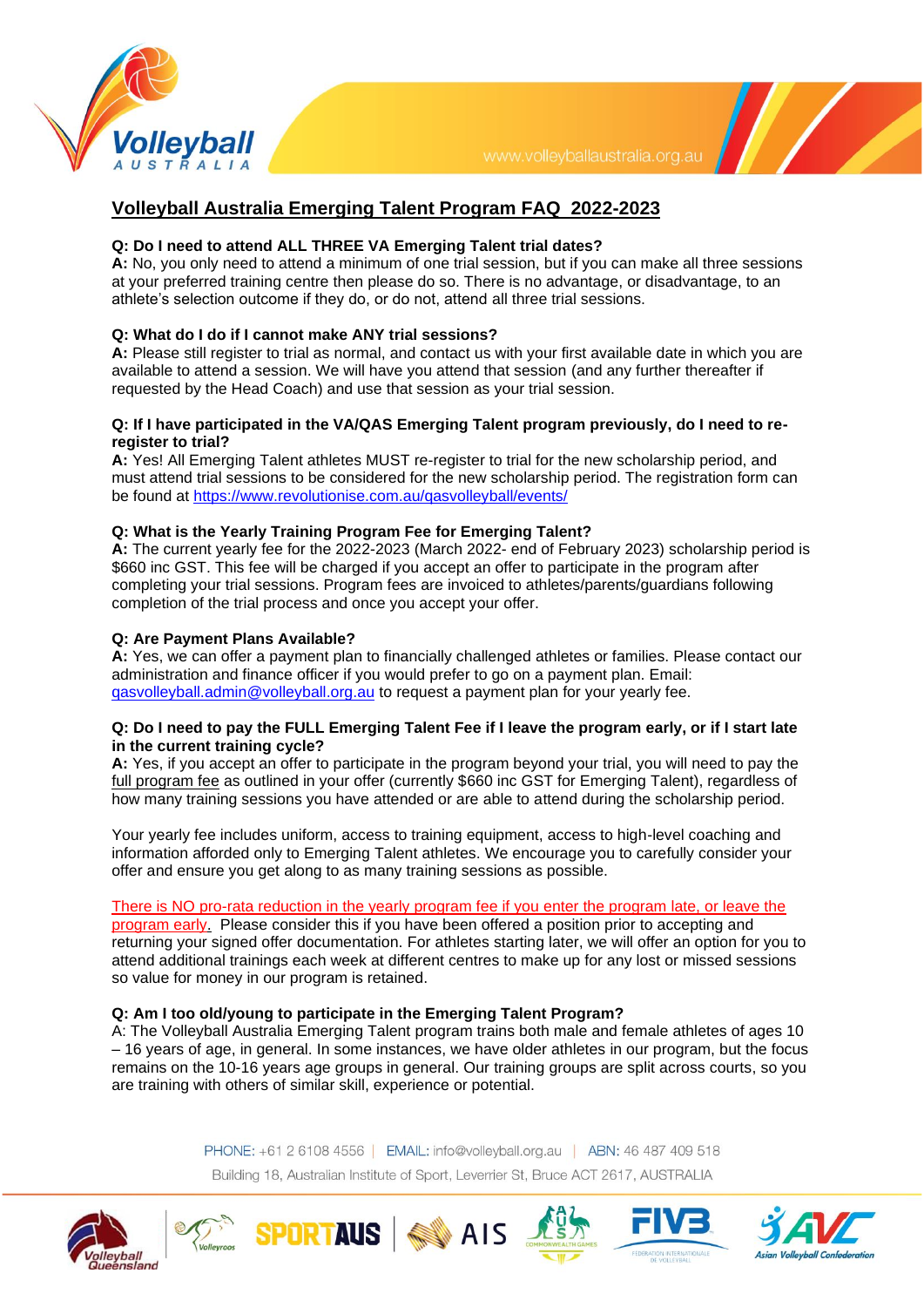



**Q: Do you need to be skilled/experienced in volleyball to join the Emerging Talent squads?** A: No, you do not require any prior experience in volleyball to trial for our program. All that is required is a strong desire to learn and get better, and a willingness to try new things and challenge yourself in the process.

# **Q: Can I trial for a different centre if I am not successful in trialing for my preferred centre?**

**A:** If you are not successful in gaining a position at your preferred centre, but we have an option for you at a different centre, we may offer you a place at that centre (without the need to re-trial at that different centre). Bear in mind that other centres train on different days and times and you will be expected to attend the centre for training in which you were offered (not the centre where you originally trialed).

#### **Q: How many training sessions can I attend per week in the Emerging Talent Program if I am offered a position in a squad?**

**A:** You can only attend one training session per week in Emerging Talent – preferably at your chosen training centre. In case of a clash on any given week, you may request to train at a different centre for that week with the prior approval of the Emerging Talent Head Coach.

### **Q: Do I have to attend every training session throughout the year?**

**A:** No. We understand there will be times you will have other volleyball or sports events on (school/club/representative games), will have family events or a need to focus on your school work or assessments etc. While we encourage you to attend as many training sessions as possible over the scholarship period, you will not be expected to attend them all.

### **Q: Does the Emerging Talent Program train over school holidays or on public holidays?**

**A:** Generally no. Usually we train during school term weeks only, and generally not on any public holidays. There may be times (usually over Xmas/New Year break) where we offer optional training sessions for Emerging Talent athletes (usually in January each year) at each centre, subject to venue and coaching staff availability.

### **Q: Can I train at a different centre if there is a clash with my preferred centre training time on any given week?**

**A:** Yes, this is possible but must be approved by the Emerging Talent Head Coach prior to attending the training session at the different centre.

### **Q: How can I get into the QAS Development Squad or Elite Squads?**

**A:** The Volleyball Australia Emerging Talent program is the entry-level program into the Volleyball Australia and Queensland Academy of Sport high-performance pathway in Queensland. All athletes must enter through and participate in the Emerging Talent program before they may be considered for the higher QAS Development and Elite squads. Entry into these squads is via invitation only.

Periodically throughout the 12-month training period, the Emerging Talent Head Coach will discuss individual athletes' progress with the QAS Head Coach and Assistant Coach and recommend athletes to trial for these higher level programs. QAS Development and Elite squads are based in Brisbane only.

There is no set time frame or age where athletes may be invited to these higher-level squads. It is assessed on an individual basis and rarely is it based on athlete's previous results. It is based more on athlete characteristics (height, speed, agility, explosiveness – or a combination of these).